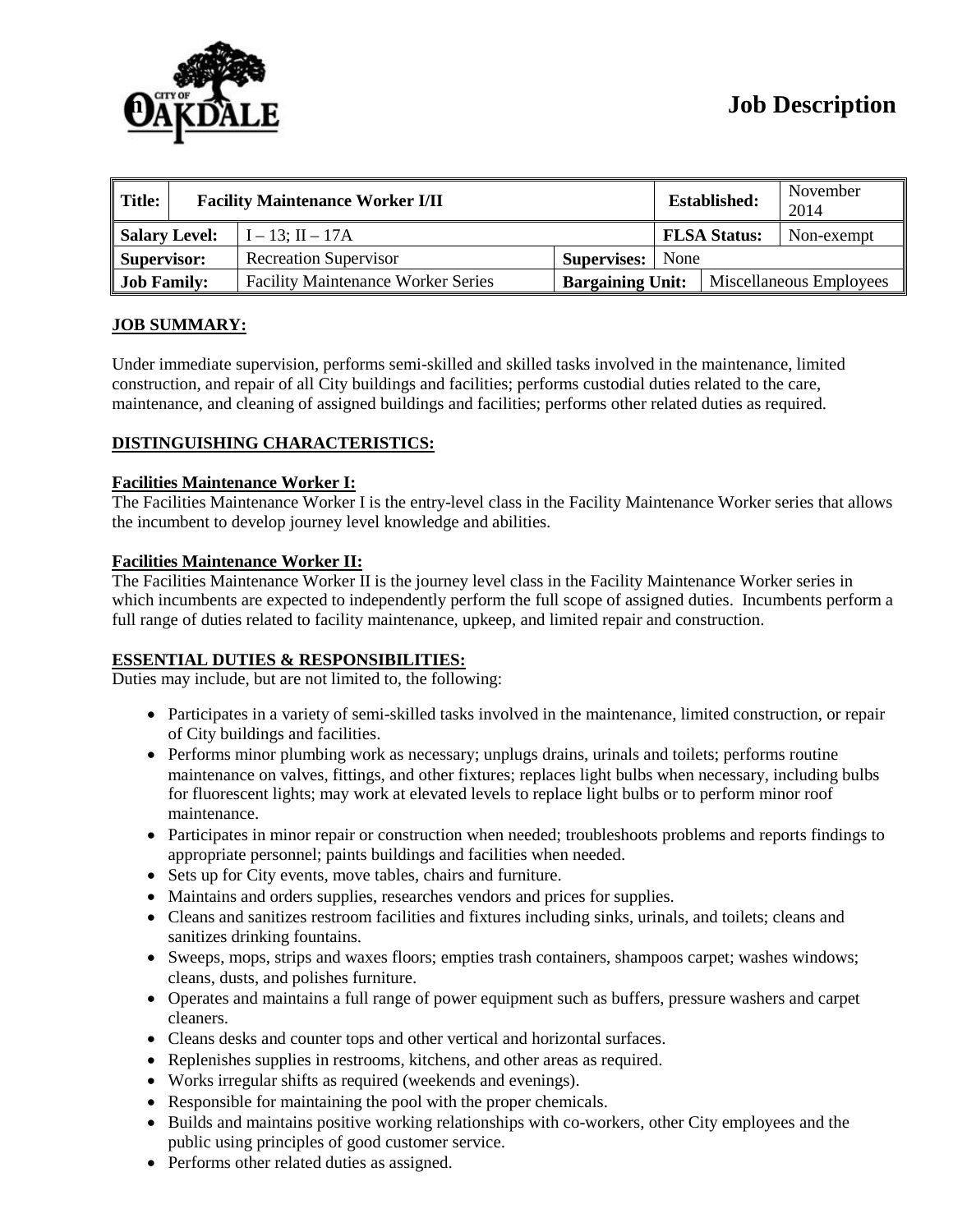## **QUALIFICATIONS:**

To perform this job successfully, an individual must be able to perform each essential duty satisfactorily. The requirements listed below are representative of the knowledge, skill, and/or ability required. Reasonable accommodations may be made to enable individuals with disabilities to perform the essential functions.

## **ABILITY TO**:

- Clean and maintain all City owned buildings and facilities
- Perform light carpentry, plumbing, and painting work
- Operate a variety of hand and power tools, vehicles, and equipment used in facility maintenance
- Perform heavy manual labor
- Respond to after-hours call-outs as assigned
- Interpret, explain, and apply applicable laws, codes, and regulations
- Read, interpret, and record data accurately
- Organize, prioritize, and follow-up on work assignments
- Work independently
- Make sound decisions within established guidelines
- Follow written and oral directions
- Observe safety principles and work in a safe manner
- Communicate clearly and concisely, both orally and in writing
- Establish and maintain effective working relationships

### **KNOWLEDGE OF:**

- Materials, tools, and methods used in general building construction, repair, maintenance, and upkeep
- Cleaning and custodian functions
- Grounds maintenance
- Safe work practices pertaining to the areas of assignment

### **EDUCATION AND EXPERIENCE**

Any combination of education and experience that has provided the knowledge, skills, and abilities necessary for a Facilities Maintenance Worker I/II. A typical way of obtaining the required qualifications is to possess the equivalent of:

### **Facilities Maintenance Worker I**

High School diploma or general education degree (GED) and one (1) year of maintenance experience.

### **Facility Maintenance Worker II**

In addition to the above, one year of experience in facilities maintenance equivalent to that of a Facilities Maintenance Worker I.

### **LICENSES AND CERTIFICATES**

Possession of, or ability to obtain, an appropriate valid California driver's license. Certified Pool Operator Certificate, or ability to obtain within one year of employment